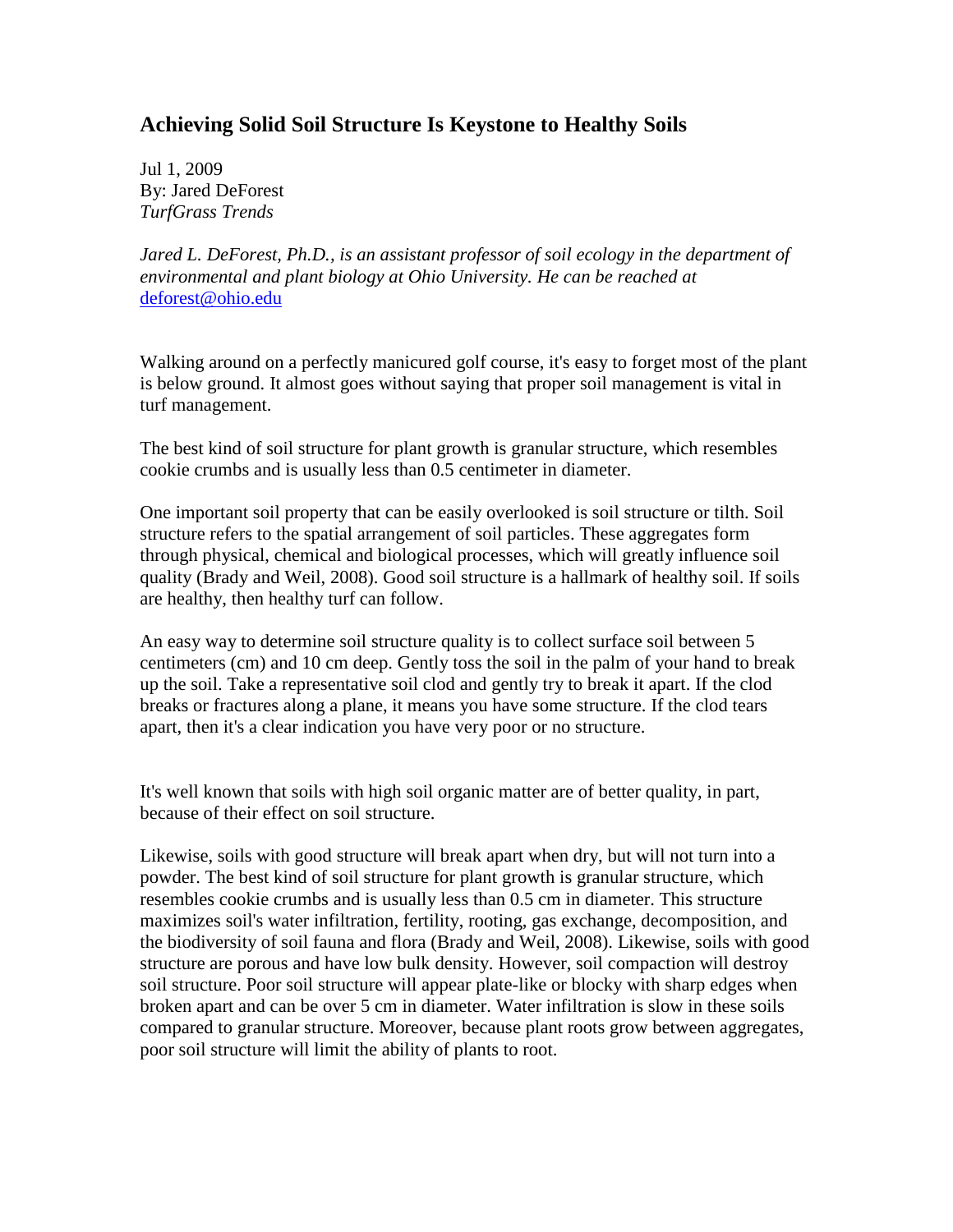Fine-textured soils are prone to poor structure, especially in high-traffic areas. Very sandy soils typically have no structure. Without tilling, there are two ways to improve soil structure: adding organic matter and liming. Organic matter will work on virtually all soils, whereas adding lime primarily works on acidic heavy soils.

The main reason why lime is added to soils is to reduce soil acidity by raising pH. However, to a certain extent adding lime (CaCO3) or even gypsum (CaSO4) can improve soil structure through a physical-chemical process. This is especially true for heavy (i.e., clay) soil with low calcium or pH. To understand how this can work, you need to know a bit about the structure of crystalline silicate clays. Clay is actually composed of microscopic sheets of primarily silicon and aluminum oxides that form layers. A collection of layers form a micelle that is negatively charged. Calcium or other di- and trivalent cations can help clay flocculation by bridging micelle together to create very stable microscopic floccules (Brady and Weil, 2008).

It is these floccules that bind together other soil particles (e.g., sand, silt, organic matter) to form microaggregates. However, monovalent ions like sodium can cause clay particles to repel each other and encourage dispersion.

It's well known that soils with high soil organic matter (SOM) are of better quality, in part, because of their effect on soil structure. It's important to know that partially or undecomposed plant litter has little influence on soil structure. It's the by-products of decomposition that have the most effect. What really happens is soil microorganisms will break down plant material and leave behind or exude compounds like proteins, polysaccharides or humus. These compounds will coat soil particles allowing them to stick together in clumps.

One important compound worth mentioning is glomalin, a sticky glycoprotein that facilitates the formation of water stable aggregates (Wright and Upadhyaya, 1998). Without this compound, the ability of soil to form aggregates would be severely limited. Adding clippings, compost or degraded manure will increase the amount of these compounds and promote aggregate formation. In short, you're "feeding" the soil microorganisms in order for them to facilitate soil aggregation.

While adding organic matter can feed soil microorganisms, the application of artificial nitrogen fertilizer can alter their activity. Excessive or over-fertilization may inhibit the activity of these important organisms. The glomalin producing microorganism is actually arbuscular mycorrhizae (AM), a fungus that forms a symbiotic relationship with plant roots. Plants supply the mycorrhizae with energy (i.e., carbon) and the mycorrhizae supplies plants with nutrients mined from organic matter.

If grasses have excess amounts of nutrients, they generally allocate more photosynthate to leaves and less to roots or AM fungi (Johnson et al., 2003). In regards to soil structure, research shows that adding just 100 kilograms of nitrogen per square hectare (kg N ha-1) is known to increase the growth of AM fungi that excretes glomalin (Wilson et al., 2009).